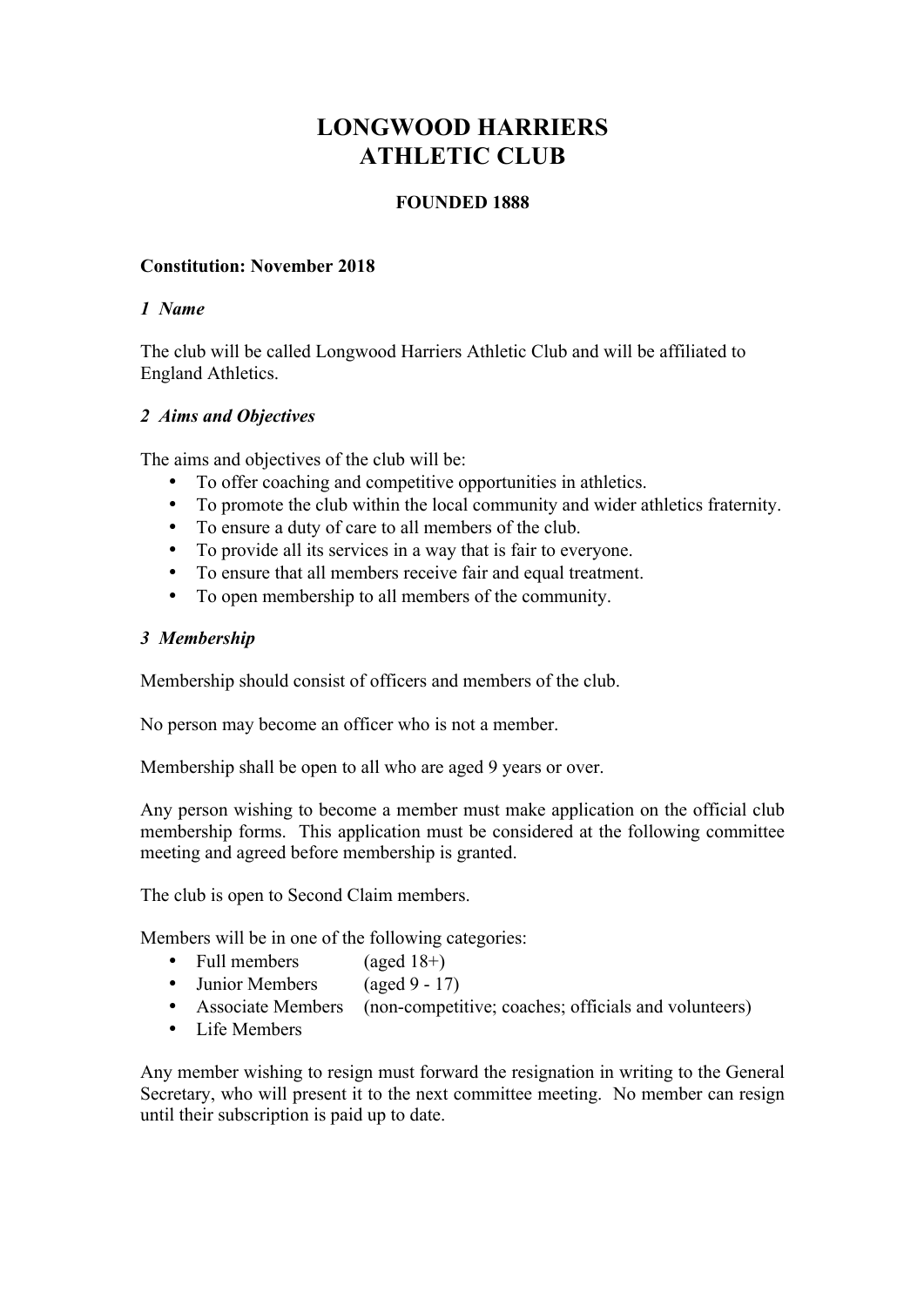Club colours are a royal blue vest with three central white hoops. Red shorts are recommended. Members must wear club colours at all official athletic meetings, including club events.

# *4 Membership Fees*

Membership fees will be set annually and agreed at the Annual General Meeting. Fees will be due annually on 1st April. Associate members' fees are waived for Club Coaches and Officials.

# *5 Officers of the Club*

The officers of the club will be:

- President
- General Secretary (Correspondence)
- Competitions Secretary
- Meetings Secretary
- Membership Secretary
- Social Secretary
- Finance Officer
- Club Captain
- Coaching Co-ordinator
- Welfare Officer
- Publicity Officer
- Community/Schools Liaison Officer
- Junior Liaison Officer
- Team Managers

Officers will be elected annually at the Annual General Meeting. All officers will retire each year but will be eligible for re-election.

#### *6 Committee*

The club will be managed through the Committee, consisting of club officers, team managers and other elected committee members (5 maximum).

The quorum required for business to be agreed at committee meetings will be five.

The committee will be responsible for adopting new policy, codes of conduct and rules that affect the organisation of the club.

The committee will have powers to appoint sub-committees as necessary, appoint advisers if needed to fulfil its business, and fill any vacancies that may occur.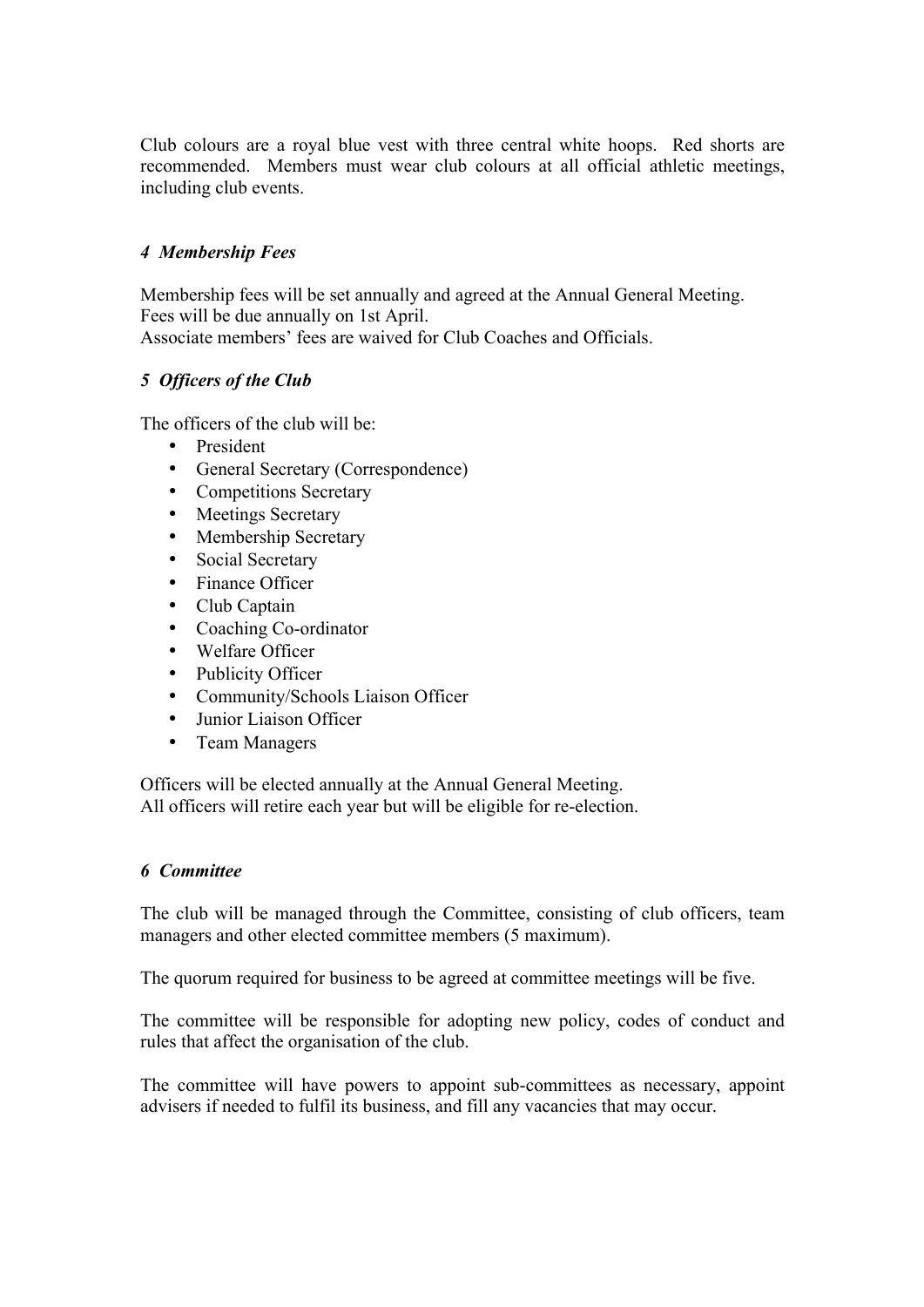The committee will be responsible for disciplinary hearings of members who infringe club rules. The committee will be responsible for taking any action of suspension or discipline following such hearings.

The committee will normally meet on the first Monday of each month at a suitable venue.

# *7 Finance*

All club monies will be banked in accounts in the name of the club.

The club Finance Officer will be responsible for the finances of the club.

The club's financial year will end on 31 March.

A monthly Statement of Accounts will be presented by the Finance Officer at each committee meeting, and an annual Statement of Accounts will be presented by the Finance Officer at the Annual General Meeting.

Any cheques drawn against club funds should hold the signatures of the Finance Officer plus one other officer of the club.

#### *8 Annual General Meetings*

Notice of the Annual General Meeting (AGM) will be given by the General Secretary.

Not less than 14 days notice to be displayed on the club notice board.

The AGM will receive a report from the President and General Secretary, and a statement of annual accounts from the Finance Officer.

Election of officers, and setting the annual subscriptions, will take place at the AGM.

All paid-up members have the right to vote at the AGM.

The quorum for the AGM will be 12 members.

The committee have the right to call Extraordinary General Meetings (EGM) outside the AGM. Procedures for EGM's will be the same as for the AGM.

Any proposal(s) to alter the constitution can only be passed by majority vote of paid up members at an AGM or EGM. The proposal(s) must have a nominator and seconder who are paid up members of the club. The proposal(s) shall be given in writing to the General Secretary no later than the committee meeting that precedes the AGM. Notice of the proposed alteration to appear on the agenda.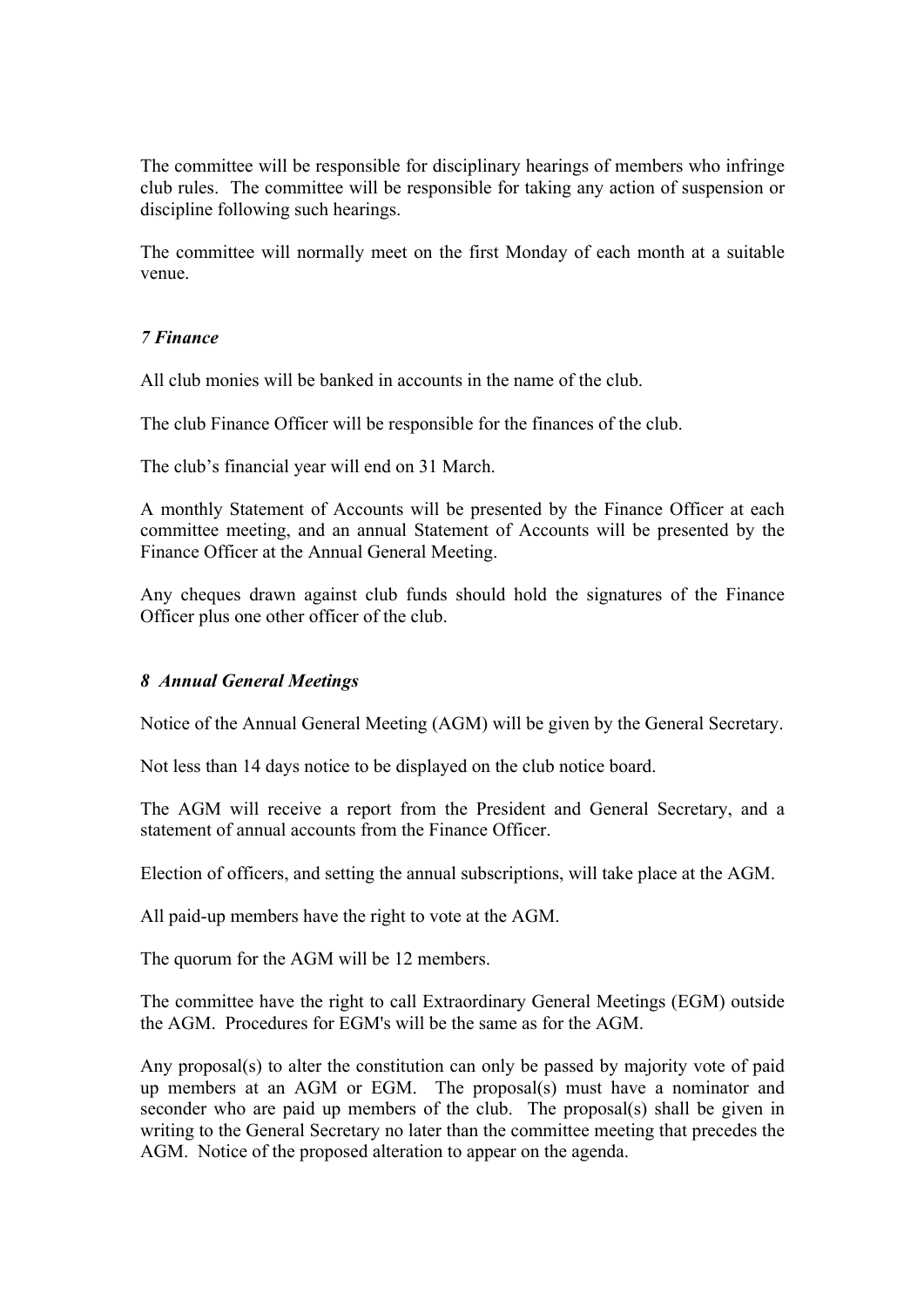Nomination(s) for Life membership of the club, (with a nominator and seconder who must be paid up members), shall be made to the committee and can only be passed by majority vote at an AGM or EGM.

A resolution to dissolve the club can only be passed at an AGM or EGM.

The purpose of the AGM is for the above stated functions only.

#### *9 Discipline and Appeals*

All complaints regarding the behaviour of members should be submitted in writing to the General Secretary.

The committee will meet to hear complaints within 14 days of a complaint being lodged. The committee has the power to take appropriate disciplinary action including termination of membership.

The outcome of a disciplinary hearing should be notified in writing to the person who lodged the complaint and the member against whom the complaint was made within 14 days of the hearing.

There will be the right of appeal to the committee following disciplinary action being announced. The committee should consider the appeal within 14 days of the General Secretary receiving the appeal.

*10* A copy of the club constitution will be available on the club website. Payment of subscription by members shall be deemed as acceptance of these rules.

#### *11 Dissolution*

A resolution to dissolve the club can only be passed at an AGM or EGM through a majority vote of the paid up membership present.

In the event of dissolution, any equipment will be given for the use of local community clubs. Any other assets of the club that remain will become the property of Northern Athletics.